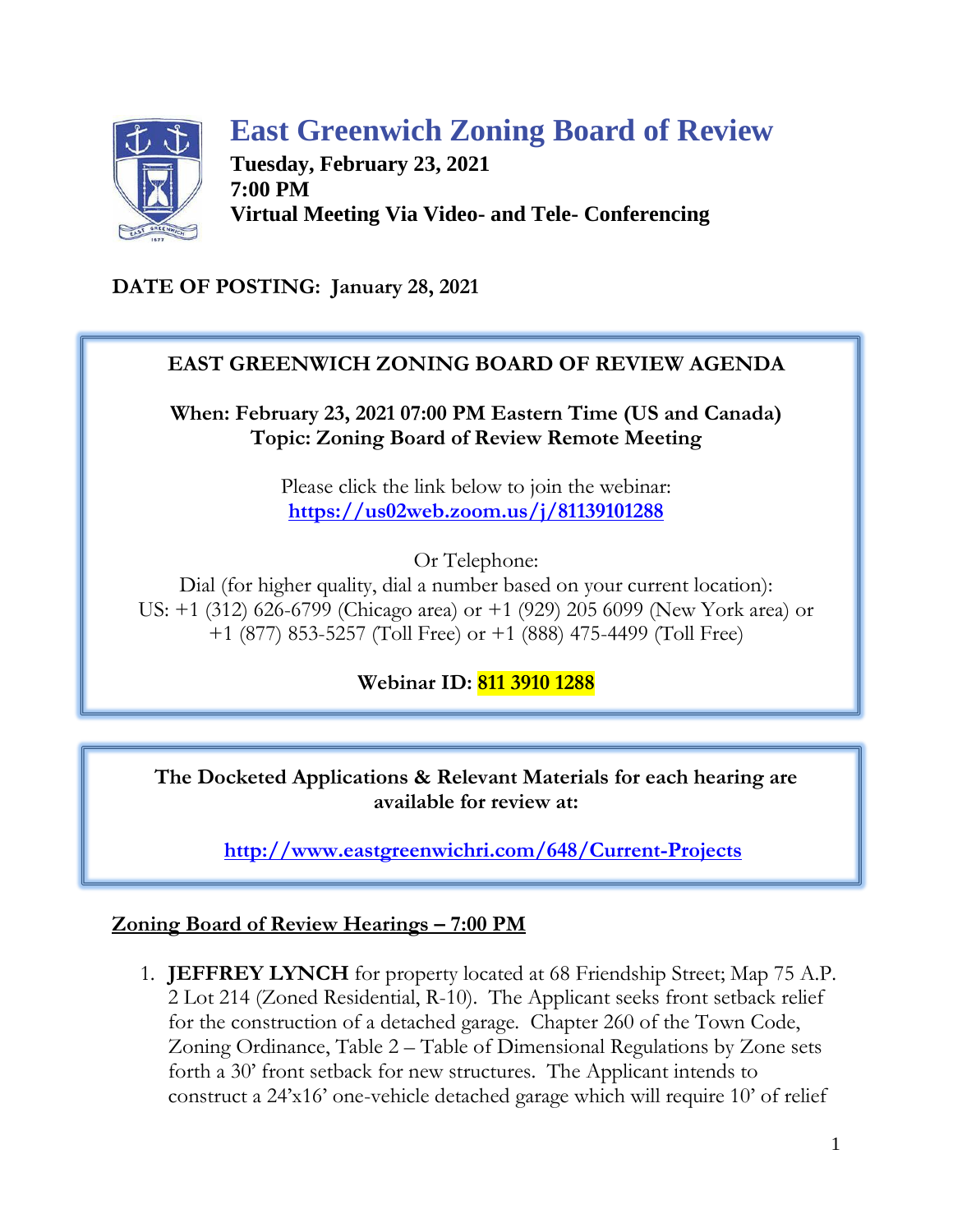off of Prospect Street. **(The Applicant WITHDREW the subject application on January 26, 2021.)**

- 2. **MONAGHAN FAMILY REVOCABLE TRUST 2009 – Pamela S. and Michael J. Monaghan Trustees** for property located at 465 Shippeetown Road; Map 58 A.P. 14 Lot 19 (Zoned Farming, F-2). The Applicant requires Dimensional Variances under Chapter 260 of the Town Code; Zoning Ordinance, Article III Zoning Districts, Section 8(F) and Table 2 – Table of Dimensional Regulations by Zone which sets forth a maximum height of 15 feet for accessory structures. The Applicants intend to construct a new 2 bedroom residential structure to the rear of the parcel while reverting the existing residence back to its former use, being an accessory structure. **(The Application was continued from the January 26, 2021 meeting.)**
- 3. **JENNIFER and DAVID PARISI** for property located at 13 Eldredge Avenue; Map 84 A.P. 2 Lot 75 (Zoned Residential, R-10). The Applicant seeks Dimensional Variances from Chapter 260 of the Town Code; Zoning Ordinance, Table 2 – Dimensional Regulations by Zone which sets forth the side yard setbacks. Additionally, the Applicant seeks relief from Article V, Section 260-14(B) Nonconforming by Dimension. The Applicant requests to construct a 10'x19' addition which will fall within the north side setback and constitutes as intensification to the legal nonconforming property. **(The Application was continued from the January 26, 2021 meeting.)**
- 4. **JAMES & EDITH McGUIRE** for property located at 21 Overbrook Lane; Map 84 A.P. 9 Lot 28 (Zoned Residential, R-30). The Applicant requires Dimensional Variances from Table 2 of Chapter 260 of the Town Code; Zoning Ordinance, Dimensional Regulations by Zone which sets forth front and side yard setbacks. Additionally, the Applicant seeks relief from Article V, Section 260-14 (B) Nonconforming by Dimension. The Applicant seeks to increase the existing attached garage from 16'x20' to 24'x20' in size in order to adequately accommodate two vehicles. The garage enlargement is an expansion to an existing legal nonconforming structure which will not comply with the front (east) and side (south) setback requirements. **(The Application was continued from the January 26, 2021 meeting.)**
- 5. **NuGen Capital Management, LLC** for property owned by **Briggs Drive Associates** and located at 10 Briggs Drive; Map 36 A.P. 16 Lot 36 (Zoned M/LIO, Manufacturing/Light Industrial Office). The Applicant seeks a Special Use Permit under Article XX of Chapter 260 of the Town Code; Zoning Ordinance, Solar Energy Systems and Facilities. This article provides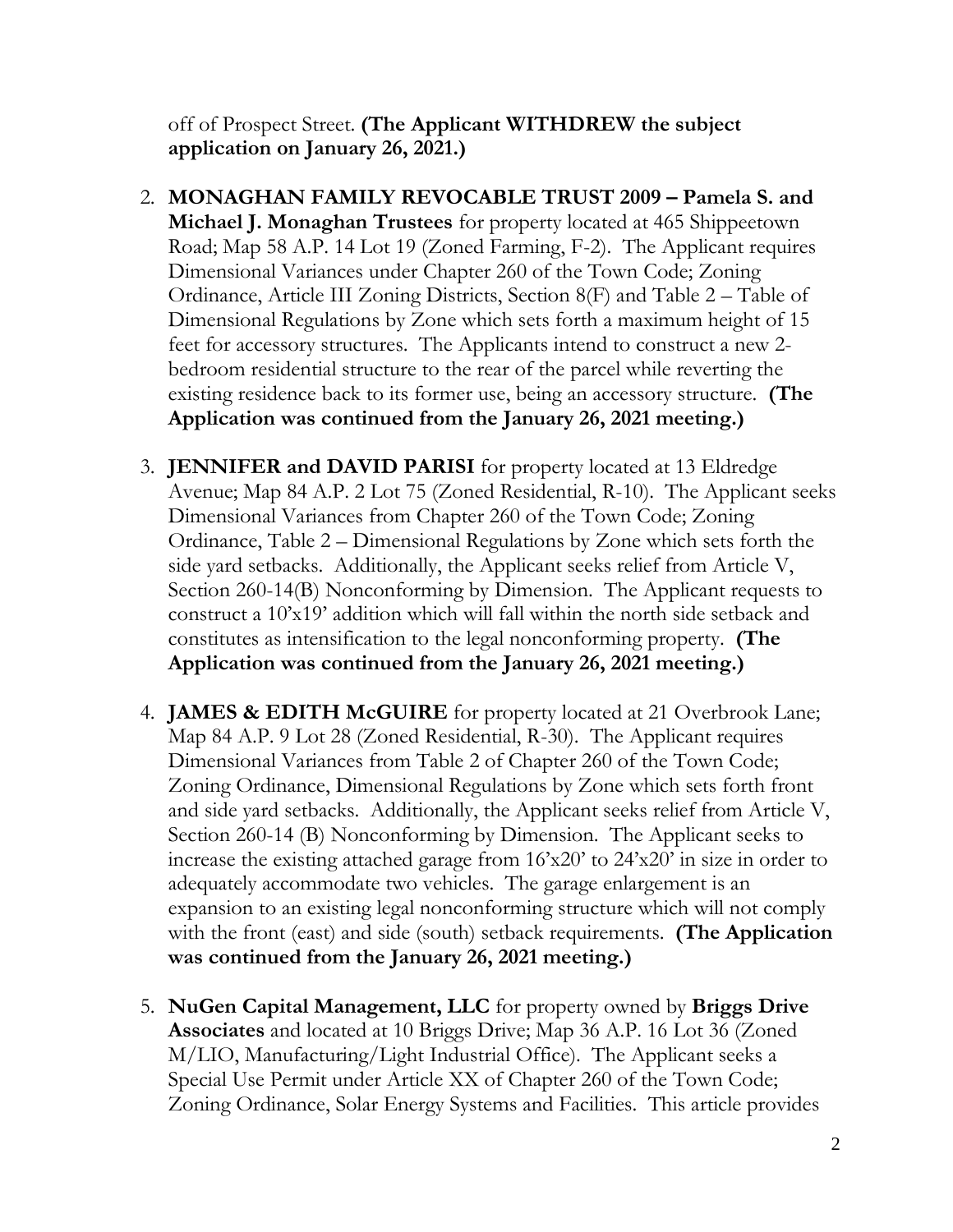protocols for the construction and operation of Solar Energy Systems. The Applicant is requesting to install a major 250 KW DC solar ground-mount system. The proposed ground-mount solar panels will be located in between South County Trail and the primary building. The project will also require a revision to the Combined Preliminary and Final Planning Board Decision, dated June 28, 2019. **(The Application was continued from the January 26, 2021 meeting.)**

- 6. **COMMUNITY LIVING of RI** for property owned by **LTE HOLDINGS, LLC** and located at 1575 South County Trail; Map 61 A.P. 12 Lot 70 (Zoned Manufacturing/Light Industry Office, M/LIO). The Applicant seeks Dimensional Variances under Table 2 of Chapter 260 of the Town Code, Zoning Ordinance, Dimensional Regulations by Zone; and Article VI Off-Street Parking Regulations, Section 25 Parking Lot Landscaping, Subsection D(2), Parking lot side setbacks shall meet the minimum setback requirements of Table 2. The Applicant requests to enlarge the existing parking area, by adding an additional eight (8) parking spaces in the south side setback. **(The Application was continued from the January 26, 2021 meeting.)**
- 7. **William J. Speranza, Jr.** for property located at 19 Jodie Beth Drive; Map 28 A.P. 18 Lot 123 (Zoned Farming, F-1). The Applicant seeks a Dimensional Variance from Chapter 260 of the Town Code; Zoning Ordinance, Table 2 – Dimensional Regulations by Zone, specifically from the South Side Yard Setback. The petition requests to add a 26'x8' addition to provide more garage and living space; the Applicant is requesting a south side setback of 24.8' where 30' is required.
- 8. **Robert and Amy Coates** for property located at 30 West Street; Map 85 A.P. 2 Lot 110 (Zoned Residential, R-10). The Applicant seeks a reconsideration of an original October 27, 2020 decision of the Zoning Board of Review wherein variances were granted to increase the size of the existing 16'x33' detached garage which constituted as an intensification to the legally nonconforming structure. The Applicant now requires a Dimensional Variance from the allowable maximum height for the reconstruction/rehabilitation of the subject detached garage. Chapter 260 of the Town Code, Zoning Ordinance, Table 2 – Table of Dimensional Regulations by Zone sets forth a maximum height of 15 feet for accessory structures. The previously approved height was 14'-10  $\frac{1}{2}$ "; due to a roof pitch increase the proposed height is now 17'-11  $\frac{3}{4}$ " in height, requiring  $2^{\prime}$ -11  $\frac{3}{4}$ " of relief.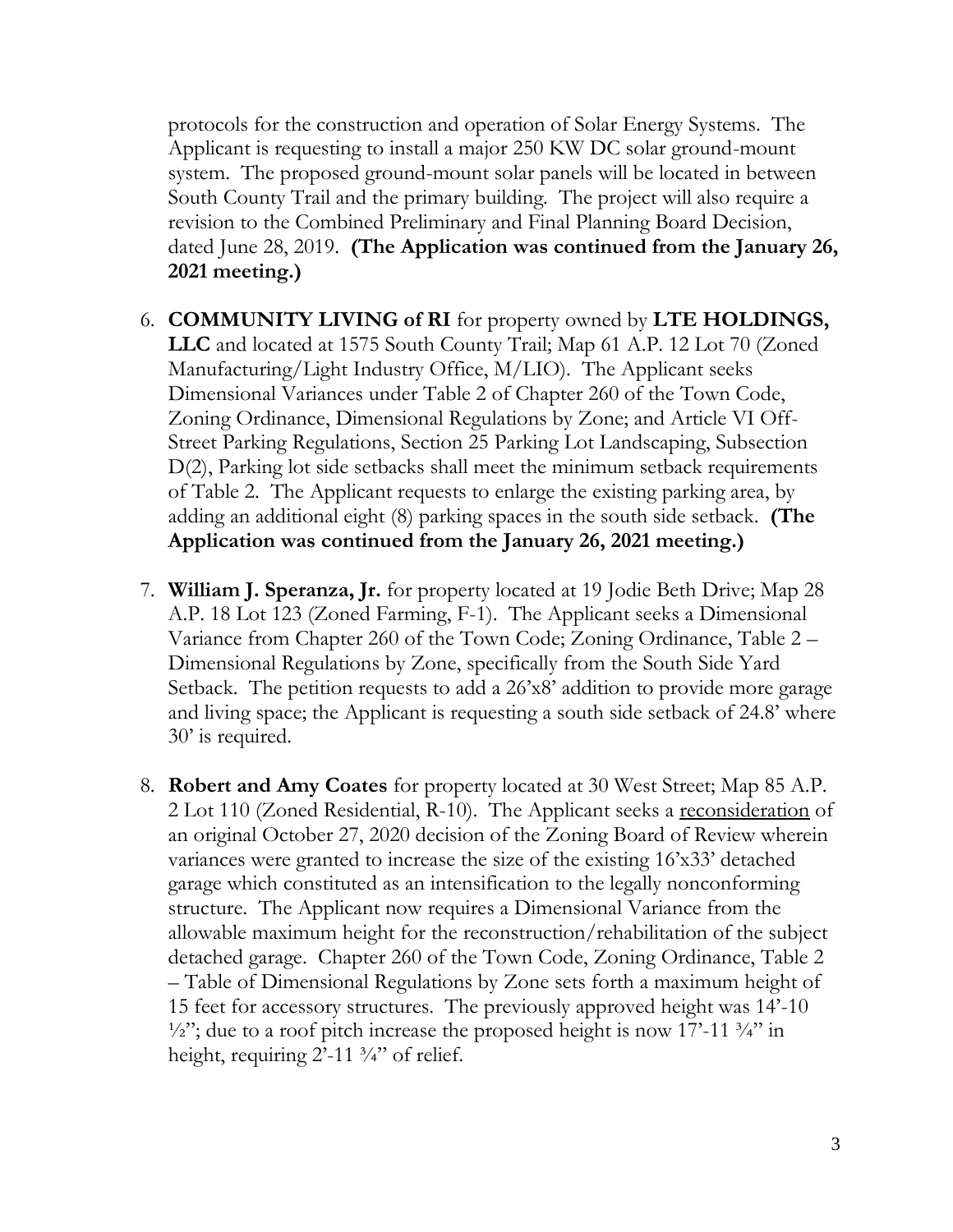9. **Pamela Unwin-Barkley** for property owned by **John and Andrea O'Connor** and located at 93 Prospect Street; Map 74 A.P. 2 Lot 191 (Zoned Residential, R-10). The Applicant seeks a Dimensional Variance from Chapter 260 of the Town Code; Zoning Ordinance, Table 2 – Dimensional Regulations by Zone, specifically from the North Side Yard Setback. The petition requests to replace the existing detached garage and construct a new 1,432 s.f. foot print on the first floor consisting of an attached two bay garage, guest room and workshop on the first floor with additional living space on the second floor. The Applicant is requesting between 8.1'-10' of relief where a 15' side yard setback is required.

#### **Zoning Board of Review Business**

- 1. Minutes: Review/action on the following sets of minutes:
	- October 27, 2020 meeting
	- November 24, 2020 meeting
	- January 26, 2021 meeting

### **Adjourn**

## **INSTRUCTIONS TO ACCESS THE MEETING**

The information provided is to assist board members, applicants and their representatives, residents and other interested parties with the technical information necessary to participate.

The Town has chosen to use a video conferencing product called ZOOM for hosting local public meetings during the current health emergency. Zoom is available as an app – you can download it your smart phone or personal computer for free. (Deluxe "for-a-fee" versions also exist and many of you may already be using those in your own personal or business dealings.) You will also have the low-tech option of simply phone dialing-in for audio-only.

Attendees are encouraged to test their internet connection and audio capabilities in advance of the meeting. Please use the following link for detailed information from Zoom on how to test your equipment:

<https://support.zoom.us/hc/en/-us/articles/115002262083>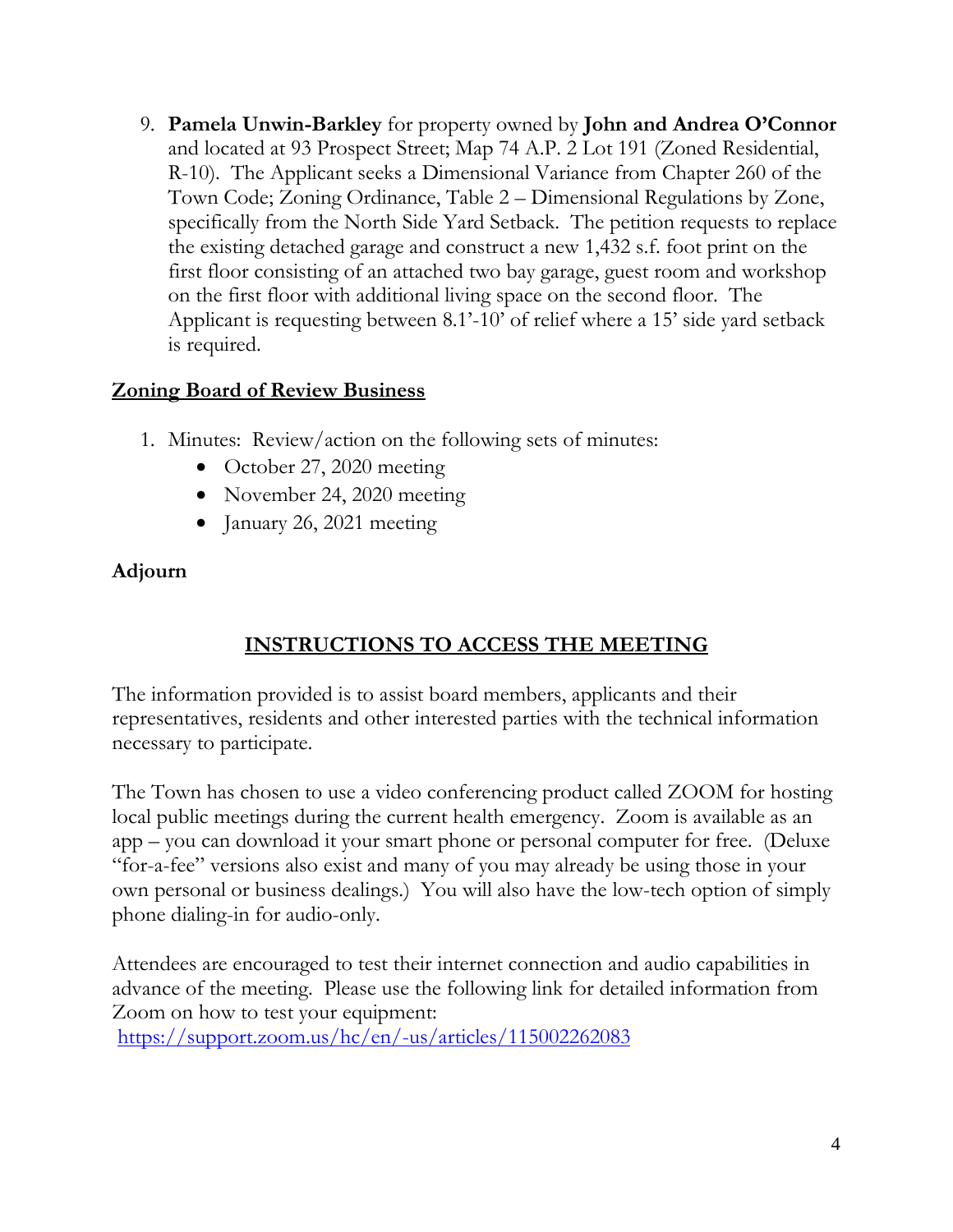We strongly encourage you to access the meeting visually – for obvious transparency reasons, so you can see Board members and applicants – but also because the presentations will be on-screen (plan sets and related reports) to round out your understanding of what is being considered.

To be clear, you do not have to have a Zoom account to attend a Zoom meeting. You may wish to create an account, but that is not required to participate in the Town's "virtual" public meetings. We hope you will join us via Smartphone, tablet, laptop, or computer as this option enables you to view the Board and presenters in a gallery view and to see all application materials presented on your screen. If accessing the meeting this way, you will be prompted to download the software. You can get to the meeting by either clicking the hyperlink in the posted agenda (available via the Town's or Secretary of State's Website) OR -

### **Go to Zoom.us and Simply Click on "Join a Meeting".**

When you go to the Zoom website, you will be prompted to either JOIN or DOWNLOAD the Zoom tool. Note t he download will require a second step to install the application. This is a personal choice.

### **Enter this Webinar/Meeting ID: 811 3910 1288**

(The meeting ID will be different for every zoom meeting/webinar you join. The meeting ID above is specific to the **February 23, 2021 ZBR** meeting.)

To join you will be asked for your name and email. Your name is all that is required.

You will be asked if you want to join the meeting audio via computer audio, or via telephone. Use of computer audio is recommended, if enabled on your device, however you can also use your telephone for audio. When you enter the meeting room, your phone will be muted. You will be able to see members and participate when called on for public comment. If you would like to speak when the Chair opens the floor for public comment, use the 'raise your hand' icon in the Zoom platform, located toward the bottom of the screen. You will be recognized to speak and can share your comments via audio when recognized. You will be prompted on your screen to unmute yourself and you will be required to state your name for the record.

## **If Accessing the Meeting By Telephone:**

If you do not wish to or if you do not have a device capable of accessing the internet-based Zoom meeting, you may use your telephone – land line or cellular for audio-only access to the proceedings.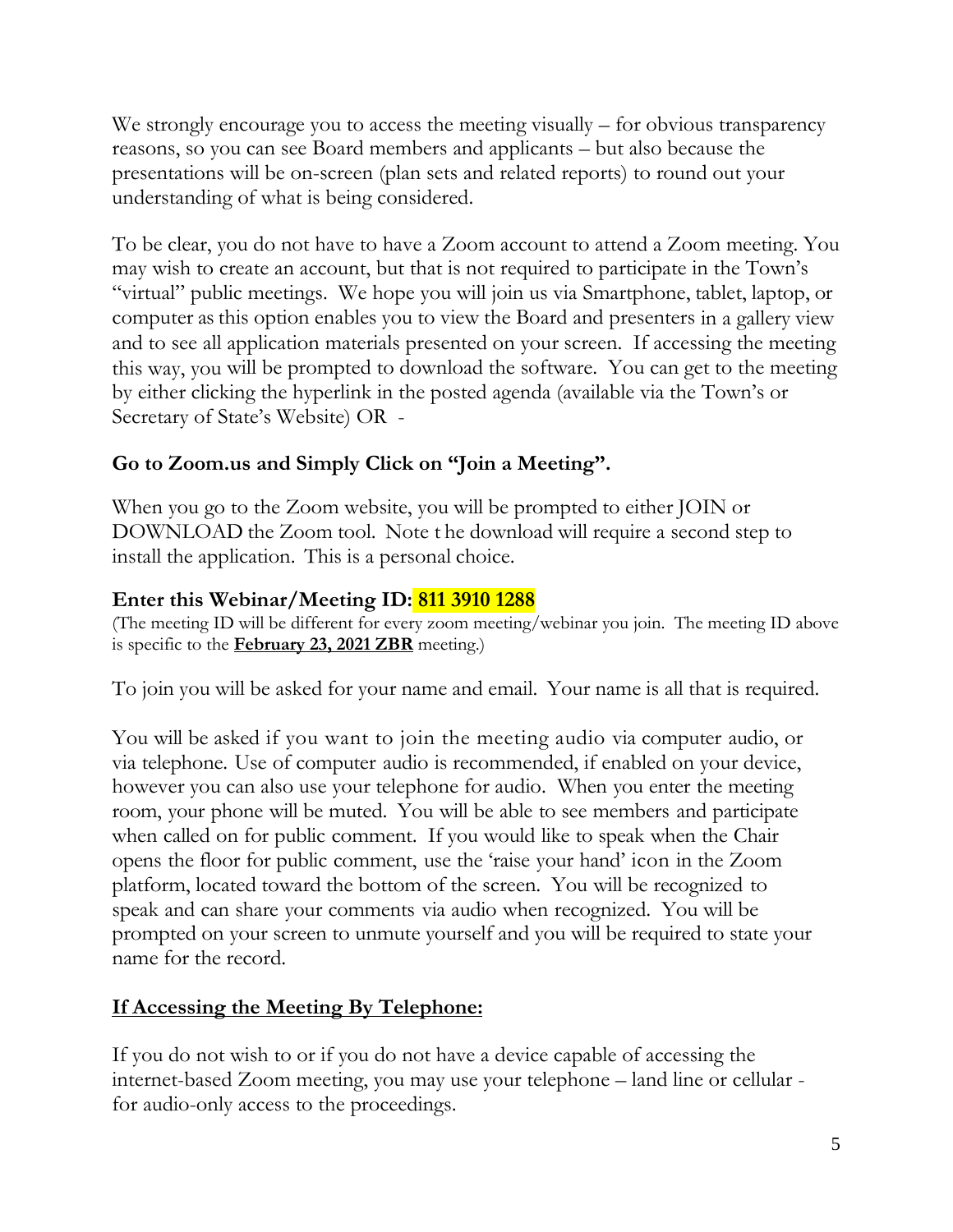## **Dial this number to join: +1 (877) 853-5257 (Toll Free)**

Alternative phone numbers can be used if necessary (if the line rings busy, for example):

> +1 312 626 6799 (Chicago); or +1 346 248 7799 (Houston); or  $+1$  669 900 6833 (CA); or  $+1$  301 715 8592 (Maryland). +1 (929) 205-6099 (NY) or +1 (888) 475-4499 (Toll Free)

## **Enter this Webinar/Meeting ID: 811 3910 1288**

**Then press # and then # again (there are no "Participant ID's").** When you join the meeting, your phone will be muted.

At the appropriate time, the meeting will be open for questions and comments. During the public comment portion of the meeting, anyone who wishes to be heard will be allowed to speak. Only one commenter at a time will be allowed to speak to ensure the comment is clearly heard and recorded. To be recognized, you will need to "raise your hand". Dial **\*9** to 'raise your hand' and be recognized to speak. Dial **\*6** to unmute your telephone; and when done speaking, dial **\*6** again to mute yourself. All speakers will be required to state their name for the record.

### **For Scheduled Zoning Board of Review Hearings Accessing applications, site plans and other documents:**

All materials submitted for consideration will be made available on the Town's website well in advance of the scheduled meeting. You will want to visit the Planning Department's page via the 'eastreenwichri.com' site. There you will see a sidebar heading called "Current Projects" where all relevant materials are placed and labeled. {To get to this location directly, please go to:

<http://www.eastgreenwichri.com/648/Current-Projects>} Alternatively, once the agenda for the meeting is posted online, hyperlinks to the relevant application materials will be inserted for ease of access.

Please do not hesitate to call the Planning Department at 401-886-8645 or 401-886- 886-8643 or contact Lea Anthony Hitchen at <u>lanthony@eastgreenwichri.com</u> if you need help viewing any information.

**All interested parties** who anticipate participating in this meeting are strongly encouraged to contact the Planning Department at 401-886-8645 or 401-886-8643 in